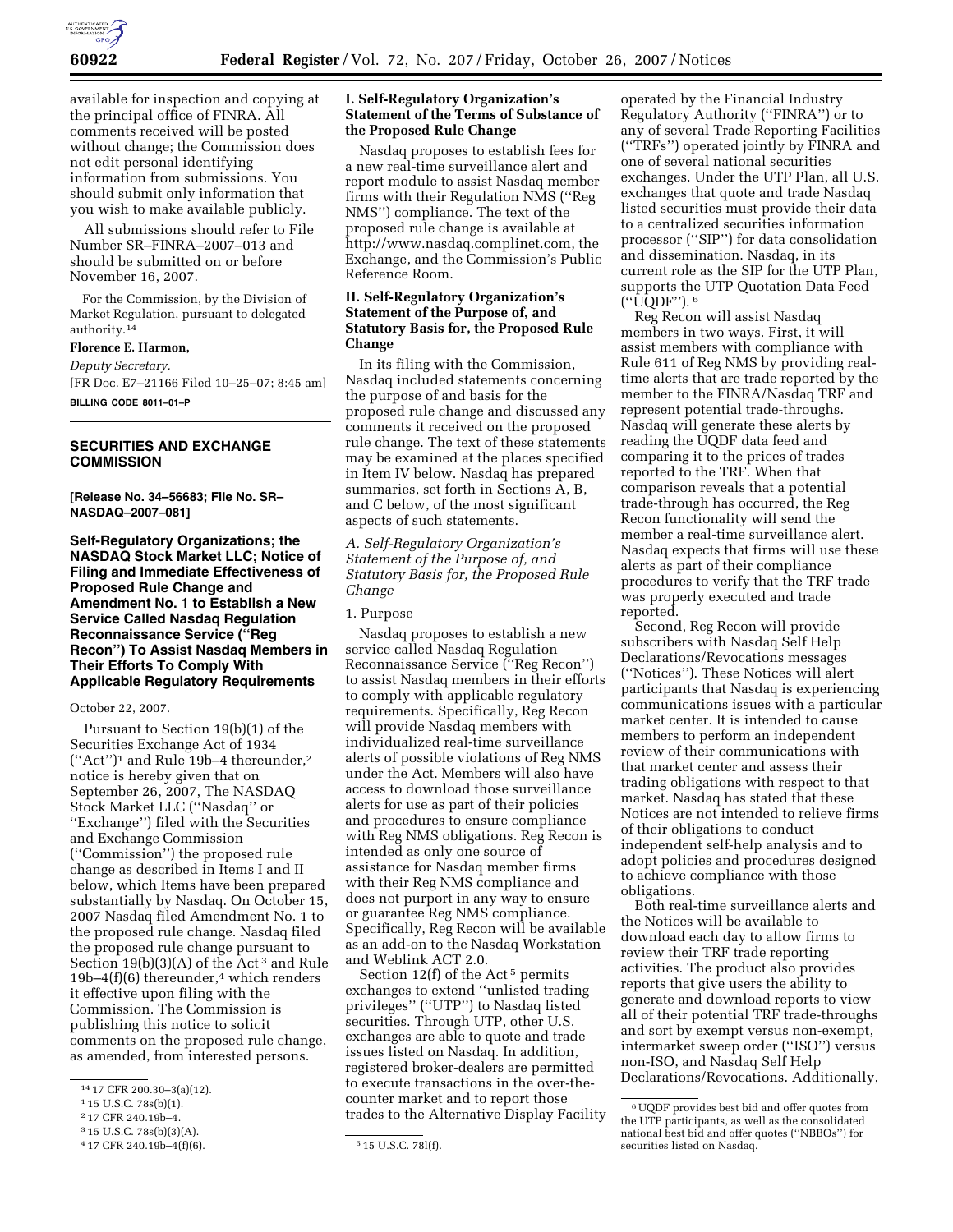the product gives firms an ability to view their TRF ISO and potential tradethrough violations relative to the rest of the industry.

The fee for this product will be a \$1,000/market maker participant identifier/month subscription fee, which Nasdaq believes fairly reflects the value of this product. Use of the Reg Recon Service is voluntary and available only to Nasdaq member firms and the subscription fees will be imposed on all purchasers equally. The proposed fees will cover the costs associated with establishing the service, responding to customer requests, configuring Nasdaq's systems, programming to user specifications, and administering the service, among other things. Large firms' order management systems are offering this product at a much higher price, but they have the ability to charge a significant amount more than Nasdaq since firms potentially will need to route to other market centers to comply with the rule and the order management system will have all order information for every market center, not just the TRF data.

The Service is responsive to the requests of market participants seeking to augment their order management systems' solutions, as well as provide a back-up to those solutions, and for smaller firms with less sophisticated trading systems/environments. Nasdaq believes that the product is reasonably priced in light of the amount of quote data that must be processed coupled with the support required to assist firms in understanding the product and, in turn, Reg NMS.

### 2. Statutory Basis

Nasdaq believes that the proposed rule change is consistent with the provisions of Section 6 of the Act,7 in general, and with Section 6(b)(5) of the Act,<sup>8</sup> in particular, in that it is designed to promote just and equitable principles of trade, to foster cooperation and coordination with persons engaged in regulating, clearing, settling, processing information with respect to, and facilitating transactions in securities, to remove impediments to and perfect the mechanism of a free and open market and a national market system and, in general, to protect investors and the public interest. Use of the Reg Recon Service is voluntary and is responsive to the requests of market participants seeking to augment their order management systems' solutions, as well as provide a back-up to those solutions, and for smaller firms with less

sophisticated trading systems/ environments.

## *B. Self-Regulatory Organization's Statement on Burden on Competition*

Nasdaq does not believe that the proposed rule change will result in any burden on competition that is not necessary or appropriate in furtherance of the purposes of the Act, as amended.

*C. Self-Regulatory Organization's Statement on Comments on the Proposed Rule Change Received From Members, Participants or Others* 

Written comments were neither solicited nor received.

# **III. Date of Effectiveness of the Proposed Rule Change and Timing for Commission Action**

Because the foregoing proposed rule change does not:

(i) Significantly affect the protection of investors or the public interest;

(ii) impose any significant burden on competition; and

(iii) become operative for 30 days from the date on which it was filed, or such shorter time as the Commission may designate, if consistent with the protection of investors and public interest, it has become effective pursuant to Section 19(b)(3)(A) of the Act<sup>9</sup> and Rule 19b-4(f)(6) thereunder.<sup>10</sup>

Normally, a proposed rule change filed under Rule 19b–4(f)(6) may not become operative prior to 30 days after the date of filing. However, Rule 19b–  $4(f)(6)(iii)$ <sup>11</sup> permits the Commission to designate a shorter time if such action is consistent with the protection of investors and the public interest. The Exchange has requested that the Commission waive the 30-day operative delay set forth in Rule 19b–4(f)(6)(iii) under the Act.12 The Commission believes that the earlier operative date is consistent with the protection of investors and the public interest because the proposed rule change permits the Exchange to provide without further delay a voluntary service that responds to the requests of market participants seeking to augment their order management systems'

solutions. For these reasons, the Commission designates the proposal to be operative upon filing with the Commission.13

At any time within 60 days of the filing of the proposed rule change, the Commission may summarily abrogate such rule change if it appears to the Commission that such action is necessary or appropriate in the public interest, for the protection of investors, or otherwise in furtherance of the purposes of the Act.14

# **IV. Solicitation of Comments**

Interested persons are invited to submit written data, views, and arguments concerning the foregoing, including whether the proposed rule change is consistent with the Act. Comments may be submitted by any of the following methods:

#### *Electronic Comments*

• Use the Commission's Internet comment form (*http://www.sec.gov/ rules/sro.shtml* ); or

• Send an e-mail to *rulecomments@sec.gov.* Please include File Number SR–NASDAQ–2007–081 on the subject line.

### *Paper Comments*

• Send paper comments in triplicate to Nancy M. Morris, Secretary, Securities and Exchange Commission, 100 F Street, NE., Washington, DC 20549–1090.

All submissions should refer to File Number SR–NASDAQ–2007–081. This file number should be included on the subject line if e-mail is used. To help the Commission process and review your comments more efficiently, please use only one method. The Commission will post all comments on the Commission's Internet Web site (*http://www.sec.gov/ rules/sro.shtml* ). Copies of the submission, all subsequent amendments, all written statements with respect to the proposed rule change that are filed with the Commission, and all written communications relating to the proposed rule change between the Commission and any person, other than those that may be withheld from the public in accordance with the

<sup>7</sup> 15 U.S.C. 78f.

<sup>8</sup> 15 U.S.C. 78f(b)(5).

<sup>9</sup> 15 U.S.C. 78s(b)(3)(A).

<sup>10</sup> 17 CFR 240.19b–4(f)(6).

 $^{11}$  17 CFR 240.19b–4(f)(6). In addition, Rule 19b– 4(f)(6)(iii) requires that a self-regulatory organization submit to the Commission written notice of its intent to file the proposed rule change, along with a brief description and text of the proposed rule change, at least five business days prior to the date of filing of the proposed rule change, or such shorter time as designated by the Commission. The Commission notes that Nasdaq has satisfied the five-day pre-filing notice requirement.

<sup>12</sup> 17 CFR 240.19b–4(f)(6)(iii).

 $^{\rm 13}\, \rm{For}$  purposes only of waiving the 30-day operative delay of this proposal, the Commission has considered the proposed rule's impact on efficiency, competition, and capital formation. 15 U.S.C. 78c(f).

<sup>14</sup>For purposes of calculating the 60-day period within which the Commission may summarily abrogate the proposed rule change under Section 19(b)(3)(C) of the Act, the Commission considers the period to commence on October 15, 2007, the date on which Nasdaq filed Amendment No. 1. See 15 U.S.C. 78s(b)(3)(C).